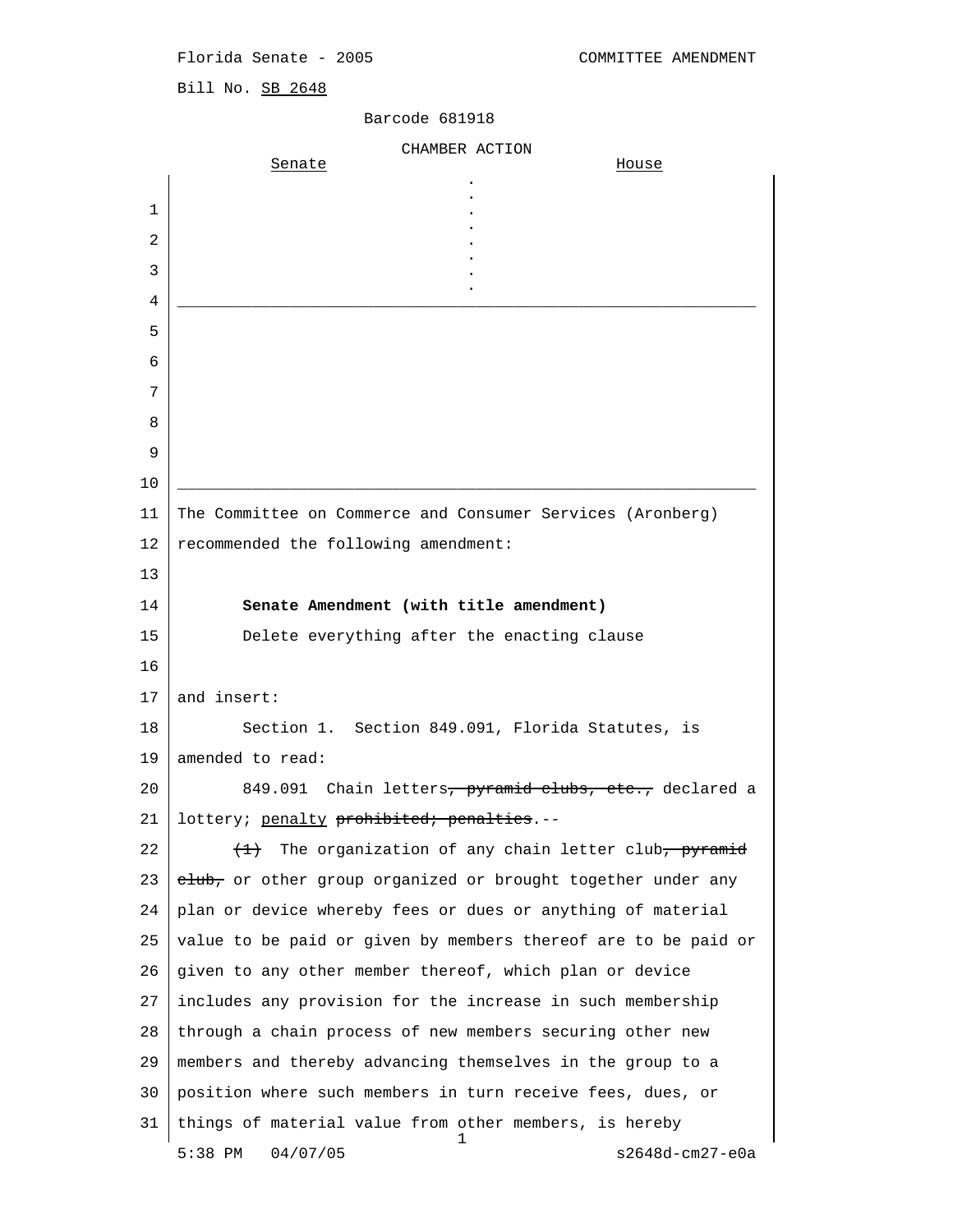Florida Senate - 2005 COMMITTEE AMENDMENT Bill No. SB 2648

| ı. | declared to be a lottery, and whoever shall participate in any           |
|----|--------------------------------------------------------------------------|
| 2  | such lottery by becoming a member of, or affiliating with, any           |
| 3  | such group or organization or who shall solicit any person for           |
| 4  | membership or affiliation in any such group or organization              |
| 5  | commits a misdemeanor of the first degree, punishable as                 |
| 6  | provided in s. 775.082 or s. 775.083.                                    |
| 7  | <del>(2) A "pyramid sales scheme," which is any sales or</del>           |
| 8  | <u>marketing plan or operation whereby a person pays a</u>               |
| 9  | consideration of any kind, or makes an investment of any kind,           |
| 10 | in excess of \$100 and acquires the opportunity to receive a             |
| 11 | benefit or thing of value which is not primarily contingent on           |
| 12 | the volume or quantity of goods, services, or other property             |
| 13 | <del>sold in bona fide sales to consumers, and which is related to</del> |
| 14 | the inducement of additional persons, by himself or herself or           |
| 15 | others, regardless of number, to participate in the same sales           |
| 16 | <u>or marketing plan or operation, is hereby declared to be a</u>        |
| 17 | <del>lottery, and whoever shall participate in any such lottery by</del> |
| 18 | <del>becoming a member of or affiliating with, any such group or</del>   |
| 19 | <u>organization or who shall solicit any person for membership or</u>    |
| 20 | <del>affiliation in any such group or organization commits a</del>       |
| 21 | <u>misdemeanor of the first degree, punishable as provided in s.</u>     |
| 22 | <del>775.082 or s. 775.083. For purposes of this subsection, the</del>   |
| 23 | term "consideration" and the term "investment" do not include            |
| 24 | the purchase of goods or services furnished at cost for use in           |
| 25 | making sales, but not for resale, or time and effort spent in            |
| 26 | the pursuit of sales or recruiting activities.                           |
| 27 | Section 2. Section 849.09105, Florida Statutes, is                       |
| 28 | created to read:                                                         |
| 29 | 849.09105 Pyramid promotional schemes prohibited;                        |
| 30 | penalties.--                                                             |
| 31 | (1) For purposes of this section:<br>2                                   |
|    | 5:38 PM 04/07/05<br>s2648d-cm27-e0a                                      |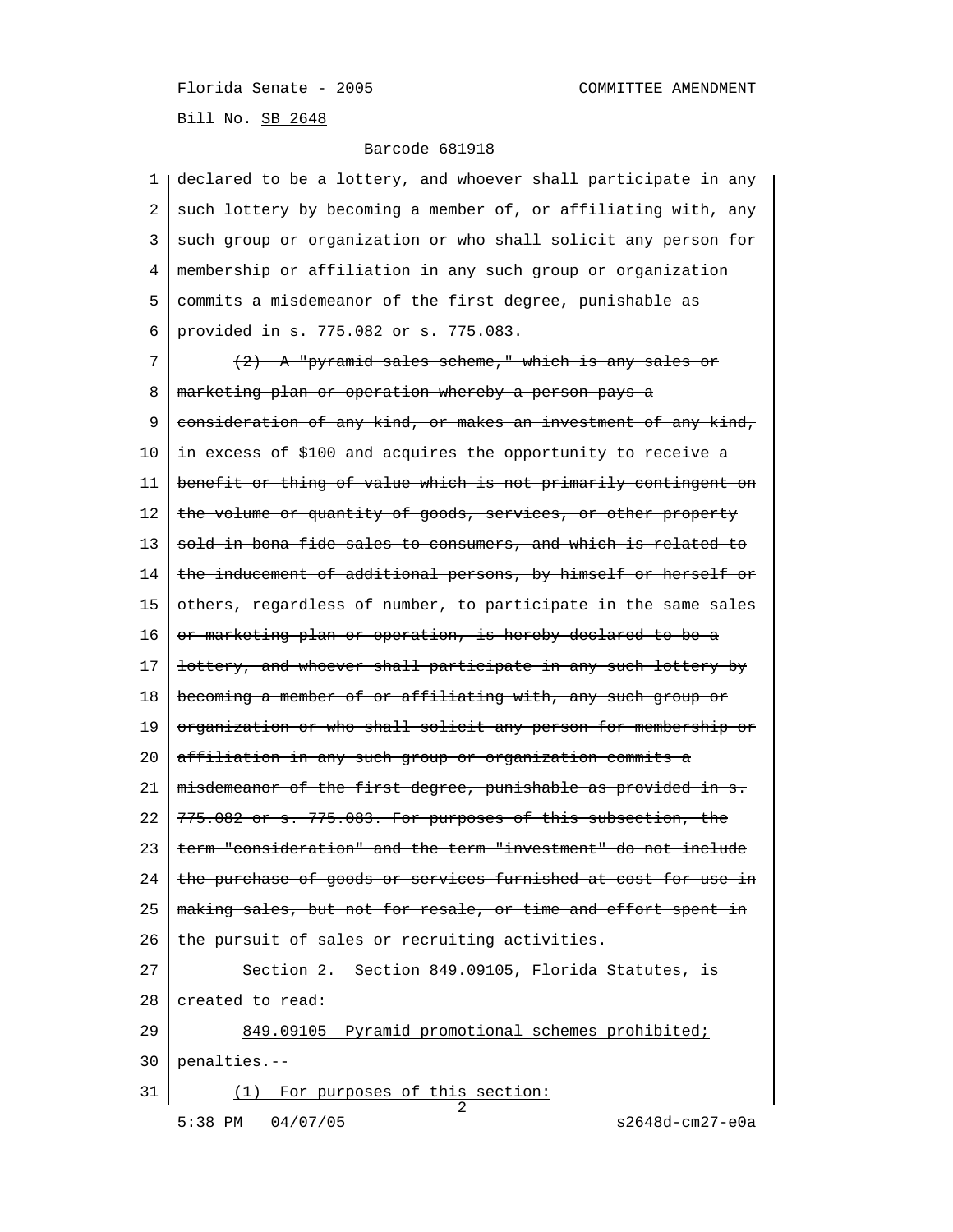Florida Senate - 2005 COMMITTEE AMENDMENT Bill No. SB 2648

| 1  | <u>(a) "Appropriate inventory repurchase program" means a</u>  |
|----|----------------------------------------------------------------|
| 2  | program by which a plan or operation repurchases, upon request |
| 3  | and upon commercially reasonable terms, when the salesperson's |
| 4  | business relationship with the company ends, current and       |
| 5  | marketable inventory in the possession of the salesperson that |
| 6  | was purchased by the salesperson for resale. Any such plan or  |
| 7  | operation shall clearly describe the program in its recruiting |
| 8  | literature, sales manual, or contract with independent         |
| 9  | salespersons, including the disclosure of any inventory that   |
| 10 | is not eligible for repurchase under the program.              |
| 11 | "Commercially reasonable terms" means the<br>(b)               |
| 12 | repurchase of current and marketable inventory within 12       |
| 13 | months from the date of purchase at not less than 90 percent   |
| 14 | of the original net cost, less appropriate set-offs and legal  |
| 15 | claims, if any.                                                |
| 16 | (c) "Compensation" means a payment of any money, thing         |
| 17 | of value, or financial benefit conferred in return for         |
| 18 | inducing another person to participate in a pyramid            |
| 19 | promotional scheme.                                            |
| 20 | (d) "Consideration" means the payment of cash or the           |
| 21 | purchase of goods, services, or intangible property. The term  |
| 22 | does not include the purchase of goods or services furnished   |
| 23 | at cost to be used in making sales and not for resale or time  |
| 24 | and effort spent in pursuit of sales or recruiting activities. |
| 25 | (e) "Current and marketable" excludes inventory that           |
| 26 | is no longer within its commercially reasonable use or         |
| 27 | shelf-life period; was clearly described to salespersons prior |
| 28 | to purchase as seasonal, discontinued, or special promotion    |
| 29 | products not subject to the plan or operation's inventory      |
| 30 | repurchase program; or has been used or opened.                |
| 31 | (f) "Inventory" includes both goods and services,              |
|    | 5:38 PM<br>04/07/05<br>s2648d-cm27-e0a                         |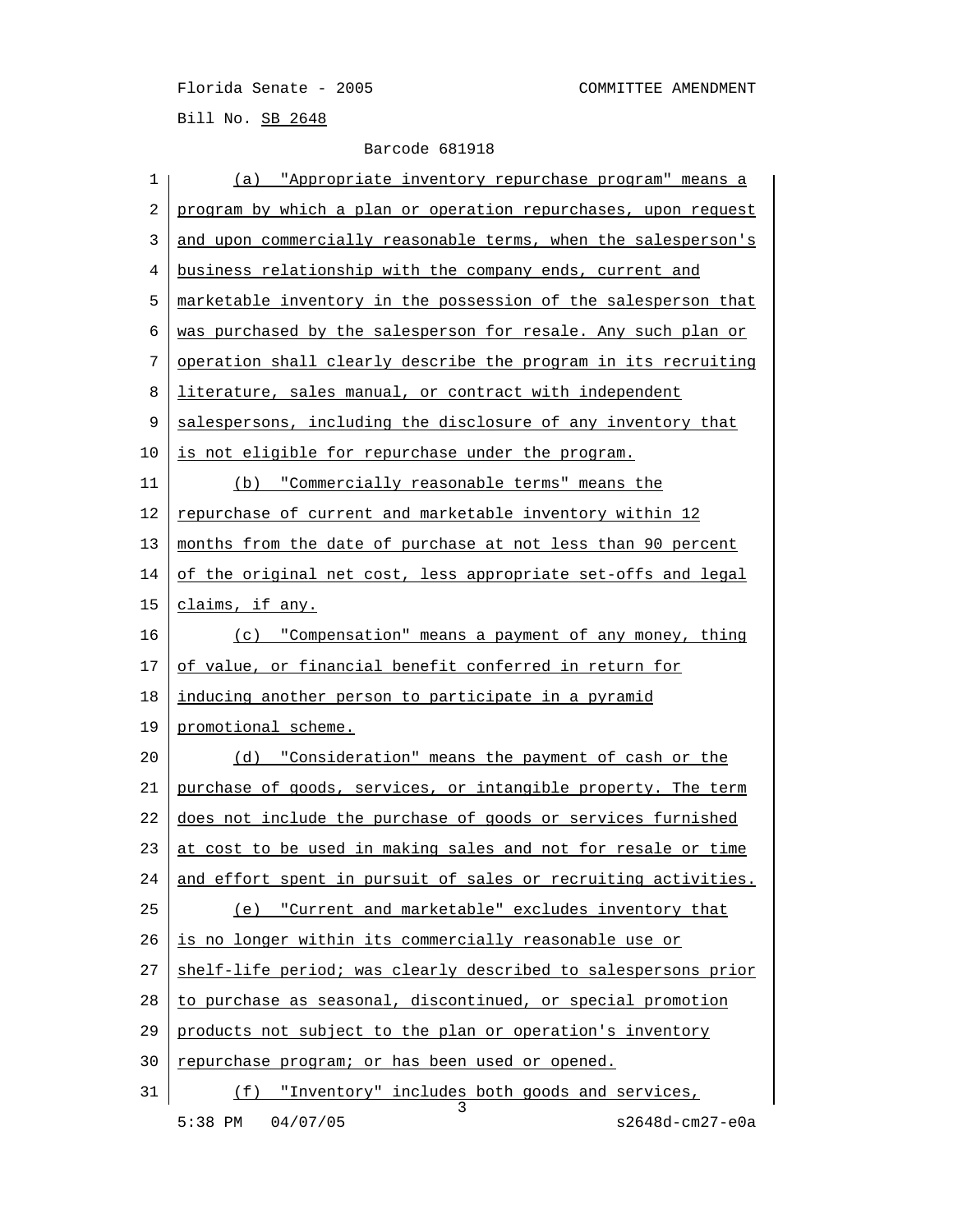Florida Senate - 2005 COMMITTEE AMENDMENT

Bill No. SB 2648

## Barcode 681918

 1 including company-produced promotional materials, sales aids, 2 and sales kits that the plan or operation requires independent 3 salespersons to purchase. 4 (g) "Promote" means contrive, prepare, establish, 5 plan, operate, advertise, or otherwise induce or attempt to 6 induce another person to participate in a pyramid promotional 7 scheme, including a pyramid promotional scheme run through the 8 Internet, e-mail, or other electronic communications. 9 (h) "Pyramid promotional scheme" means any plan or 10 operation by which a person gives consideration for the 11 | opportunity to receive compensation that is derived primarily 12 <u>from the introduction of other persons into the plan or</u> 13 operation rather than from the sale and consumption of goods, 14 services, or intangible property by a participant or other 15 persons introduced into the plan or operation. The term 16 includes any plan or operation under which the number of 17 persons who may participate is limited either expressly or by  $18$  the application of conditions affecting the eligibility of a 19 person to receive compensation under the plan or operation, or 20 any plan or operation under which a person, on giving 21 consideration, obtains any goods, services, or intangible 22 property in addition to the right to receive compensation. 23 (2) No person may establish, promote, operate, or 24 participate in any pyramid promotional scheme. A limitation as 25 to the number of persons who may participate in or the 26 presence of additional conditions affecting eligibility for 27 the opportunity to receive compensation under a plan does not 28 change the identity of the plan as a pyramid promotional 29 scheme. It is not a defense under this section that a person, 30 on giving consideration, obtains goods, services, or 31 intangible property in addition to the right to receive 4 5:38 PM 04/07/05 s2648d-cm27-e0a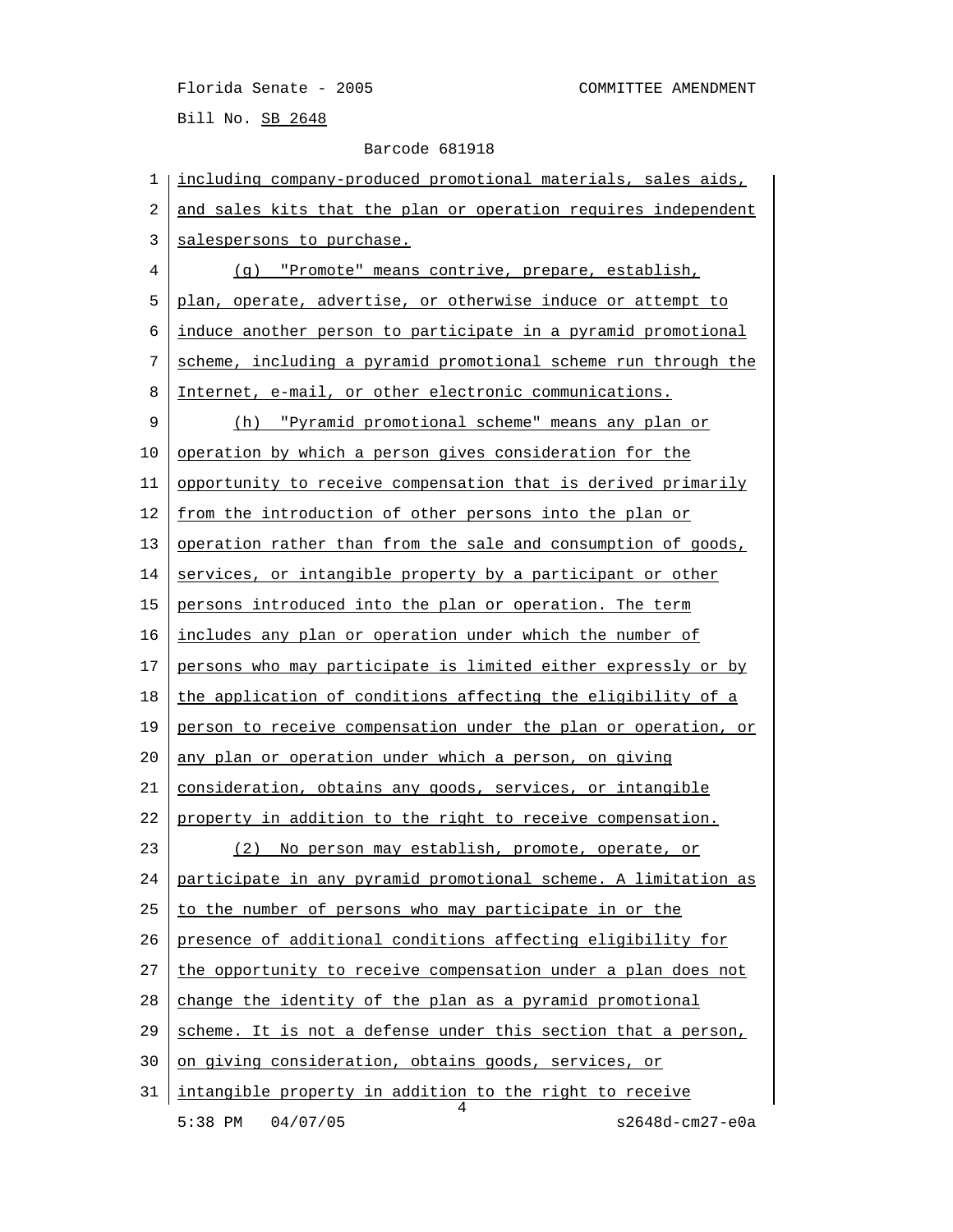Florida Senate - 2005 COMMITTEE AMENDMENT Bill No. SB 2648

```
 Barcode 681918
```

| 1  | compensation.                                                  |
|----|----------------------------------------------------------------|
| 2  | (3) Nothing in this section may be construed to                |
| 3  | prohibit a plan or operation, or to define a plan or operation |
| 4  | as a pyramid promotional scheme, based on the fact that        |
| 5  | participants in the plan or operation give consideration in    |
| 6  | return for the right to receive compensation based upon        |
| 7  | purchases of goods, services, or intangible property by        |
| 8  | participants for personal use, consumption, or resale so long  |
| 9  | as the plan or operation does not promote or induce inventory  |
| 10 | loading and the plan or operation implements an appropriate    |
| 11 | inventory repurchase program.                                  |
| 12 | (4)(a) Any person who establishes, promotes, or                |
| 13 | operates a pyramid promotional scheme commits a felony of the  |
| 14 | third degree, punishable as provided in s. 775.082 or s.       |
| 15 | 775.083.                                                       |
| 16 | (b) Any person who knowingly participates in a pyramid         |
| 17 | promotional scheme commits a misdemeanor of the first degree,  |
| 18 | punishable as provided in s. 775.082 or s. 775.083.            |
| 19 | Section 3. This act shall take effect October 1, 2005.         |
| 20 |                                                                |
| 21 |                                                                |
| 22 | ================ T I T L E A M E N D M E N T ===============   |
| 23 | And the title is amended as follows:                           |
| 24 | Delete everything before the enacting clause                   |
| 25 |                                                                |
| 26 | and insert:                                                    |
| 27 | A bill to be entitled                                          |
| 28 | An act relating to pyramid promotional schemes;                |
| 29 | amending s. 849.091, F.S.; deleting a provision                |
| 30 | declaring pyramid sales schemes to be a lottery                |
| 31 | and providing a criminal penalty for                           |
|    | 5<br>04/07/05<br>$s2648d$ -cm $27 - e0a$<br>$5:38$ PM          |